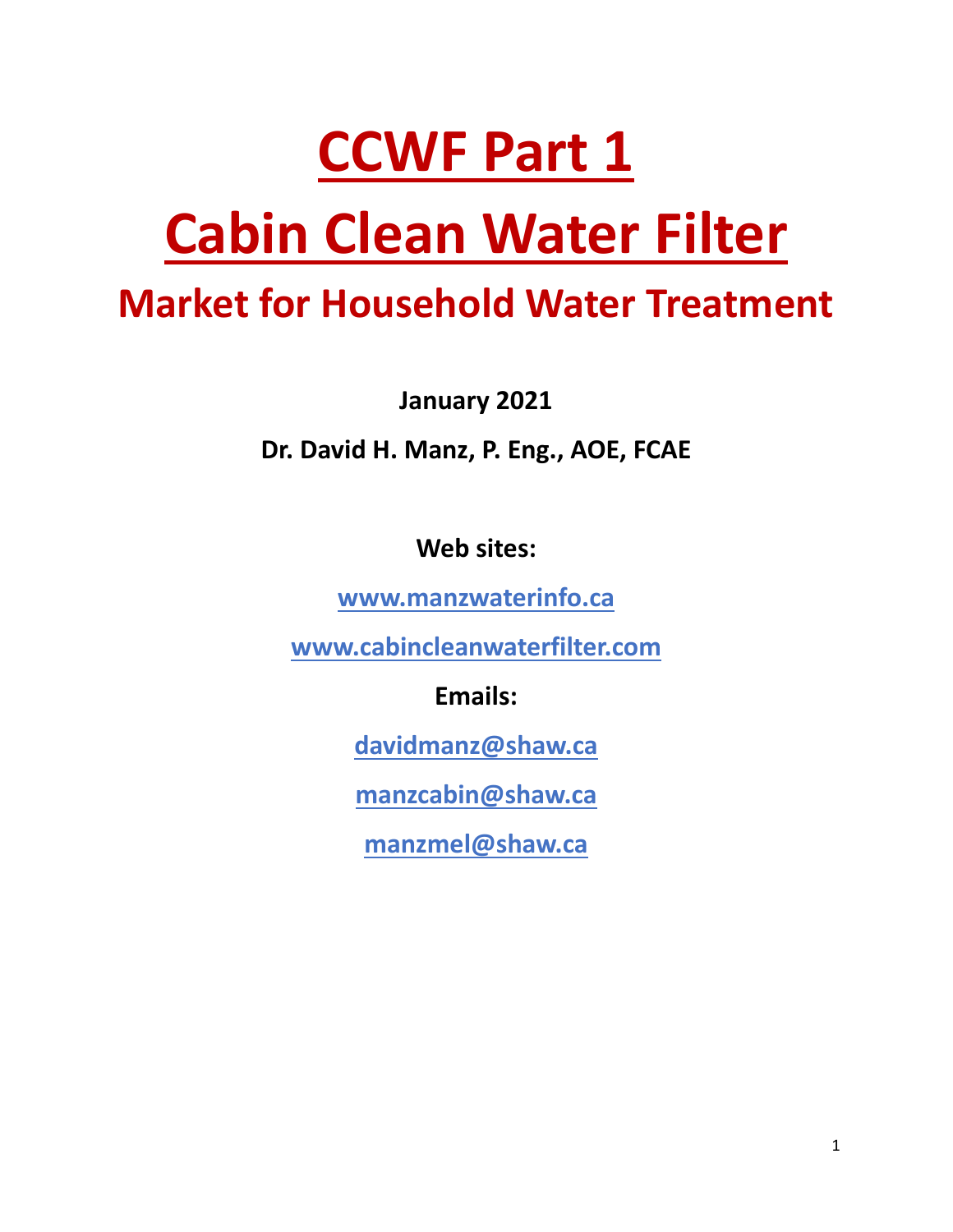#### **1.0 Water Use in Households**

Households in advantaged and disadvantaged communities use water for the same purposes. The so-called developing world has a greater proportion of disadvantaged communities and the developed world has a greater proportion of advantaged communities. Interestingly, water use in households in both advantaged or disadvantaged communities of the developed and developing world, is the same. It is used for a variety of purposes including:

- Human consumption (drinking),
- Food preparation,
- Kitchen hygiene,
- Personal hygiene,
- Household hygiene,
- Laundry, and
- Toilet.

The quantity and quality of the water used for each of these purposes can vary considerably.

Consider Table 1 relates quality of water to potential use in households. It is apparent that WHO quality water is suitable for all purposes.

In urban communities in the developed world this is the quality of water that is expected to come from the tap, and, it usually meets this standard so there is no need for further treatment. Typically, only the rural households in developed countries will own and operate their own water treatment system.

Urban communities in developing countries cannot trust the quality of water coming from their tap to be safe. Water available for use in rural households is definitely not safe and will require treatment.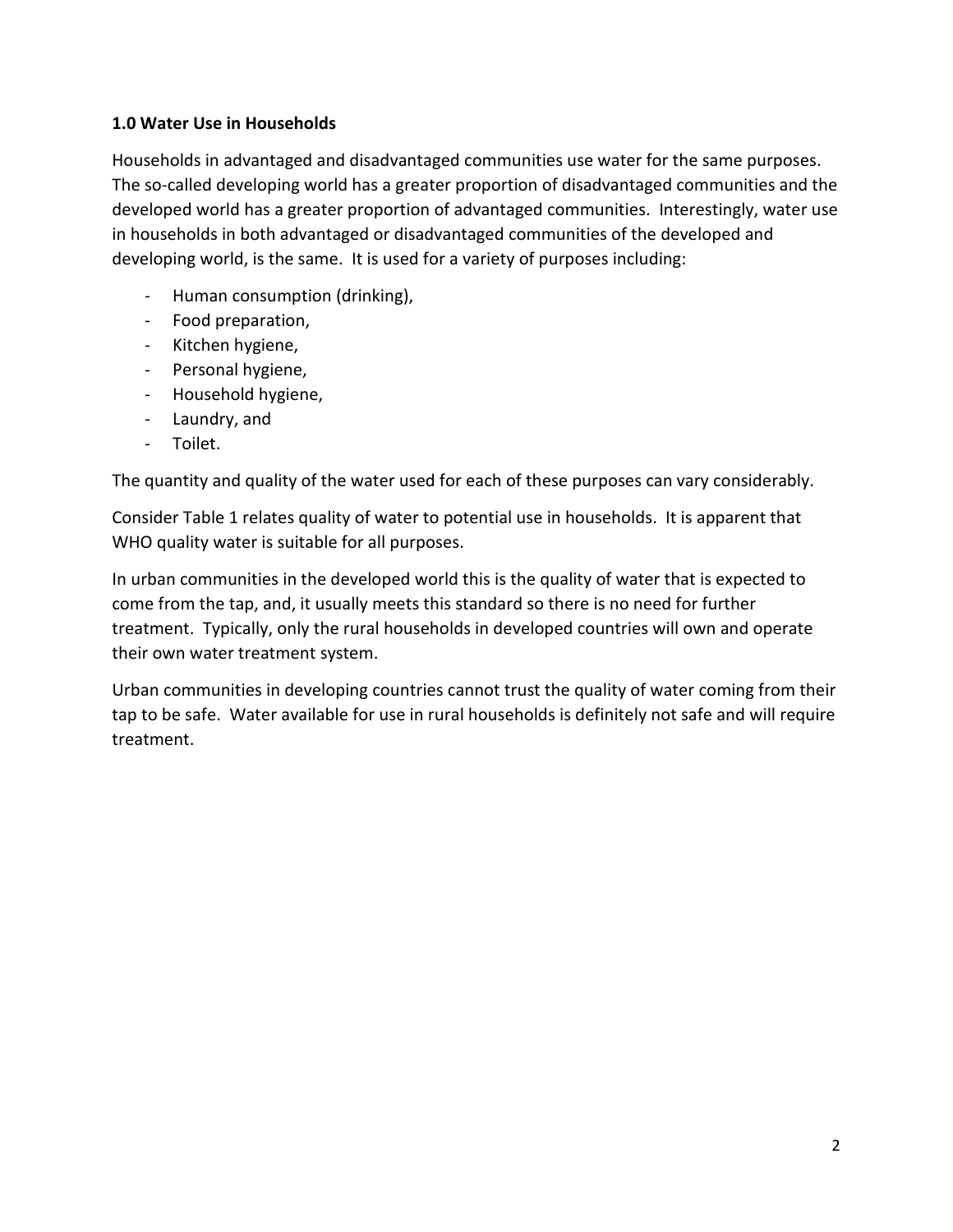| Quality    |                                                                                                                                                         | <b>Viruses</b>     | <b>Bacteria</b>   | <b>Parasites</b>                | <b>Skin Penetrating</b><br><b>Organisms</b> | <b>Toxins</b>                   | <b>Uses</b>                                                                                                                                                                                                                                    |
|------------|---------------------------------------------------------------------------------------------------------------------------------------------------------|--------------------|-------------------|---------------------------------|---------------------------------------------|---------------------------------|------------------------------------------------------------------------------------------------------------------------------------------------------------------------------------------------------------------------------------------------|
| <b>WHO</b> | <b>Meets WHO</b><br><b>Guidelines</b>                                                                                                                   | Nil                | Nil               | Nil                             | Nil                                         | Nil                             | All uses including:<br>- Human consumption<br>- Food preparation<br>- Kitchen hygiene<br>- Personal hygiene<br>- Household hygiene<br>- Laundry<br>- Toilet                                                                                    |
| Safe       | Does not meet<br><b>WHO Guidelines</b><br>for non-health<br>impacting<br>chemical or<br>physical<br>characteristics                                     | Nil                | Nil               | Nil                             | Nil                                         | Nil                             | As per WHO, but use<br>may be limited<br>depending on issues<br>(e.g., presence of iron,<br>manganese, turbidity,<br>taste, odor or<br>hardness)                                                                                               |
| A          | Does not meet<br><b>WHO Guidelines</b><br>for bacteria and<br>viruses but<br>considered safe                                                            | Sub-<br>infectious | Sub-infectious    | Nil                             | Nil                                         | Nil                             | All uses including:<br>- Human consumption<br>- Food preparation<br>- Kitchen hygiene<br>- Personal hygiene<br>- Household hygiene<br>- Laundry<br>- Toilet                                                                                    |
| AΛ         | Does not meet<br><b>WHO</b> guidelines<br>for bacteria and<br>viruses and for<br>non-health<br>impacting<br>chemical and<br>physical<br>characteristics | Sub-<br>infectious | Sub-infectious    | Nil                             | Nil                                         | Nil                             | As per 'A', but use may<br>be limited depending<br>on issues (e.g.,<br>presence of iron,<br>manganese, turbidity,<br>taste, odor or<br>hardness).                                                                                              |
| В          | Does not meet<br><b>WHO Guidelines</b><br>for toxins                                                                                                    | Sub-<br>infectious | Sub-infectious    | Nil                             | Nil                                         | Present                         | Not safe for human<br>consumption but<br>satisfactory for all<br>other uses                                                                                                                                                                    |
| BB         | Does not meet<br><b>WHO Guidelines</b><br>for toxins and<br>non-health<br>impacting<br>chemical or<br>physical<br>characteristic                        | Sub-<br>infectious | Sub-infectious    | Nil                             | Nil                                         | Present                         | Not safe for human<br>consumption and use<br>may be limited<br>depending on issues<br>(e.g., presence of iron,<br>manganese, turbidity,<br>taste, odor or<br>hardness).                                                                        |
| C          | Does not meet any<br><b>WHO</b> guidelines<br>except removal of<br>skin penetrating<br>organisms                                                        | <b>Infectious</b>  | <b>Infectious</b> | May of<br>may not be<br>present | Nil                                         | May or<br>may not<br>be present | Not safe for human<br>consumption, food<br>preparation, kitchen<br>hygiene and possibly<br>personal hygiene.<br>Depending on<br>chemical and physical<br>characteristics use may<br>be limited to<br>household hygiene,<br>laundry and toilet. |

#### Table 1. Water quality available to consumer and potential use.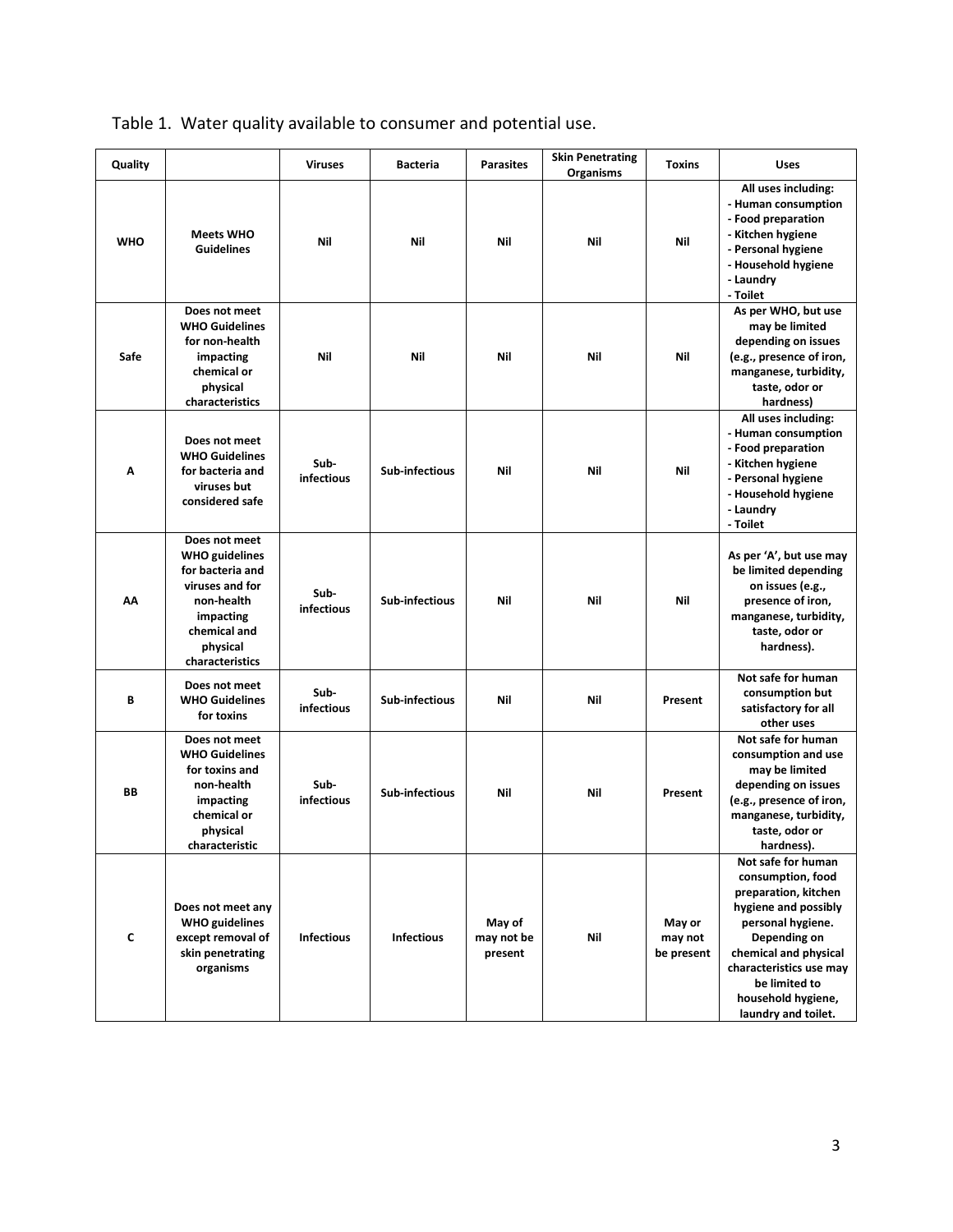#### **2.0 The Market**

Access to sufficient, safe water supply, SSWS, is a matter of public health. There is often water available but it is not safe for drinking, food preparation or personal hygiene because of the presence or possible presence of pathogens. Some water supplies might contain pathogens that can penetrate or infect skin and cause eye and a variety of other infections that do not require ingestion. So even activities such as laundry, personal hygiene (with or without soap) and household hygiene may result in 'disease'. Some water supplies contain toxic chemicals such as pesticides used in agriculture and those resulting from mining operations or oil production. Public health is easily compromised by lack of SSWS.

#### 2.1 Developing Countries

Both rural and urban communities in developing countries are challenged to provide access to SSWS. Urban areas may be distinguished from the rural by the presence of a central water supply (safe or unsafe) that is distributed to the community though a piped distribution system (not necessarily to the places where it is consumed but is still conveniently available). Many peri-urban communities may be considered rural. Urban water supplies are typically free of toxins but rural water supplies may be at risk.

In rural areas of the developing world the general rule is or should be that a water supply is not safe for human use because of the possibility that pathogens are present. People know if a water supply is 'safe' or 'unsafe', but often they have no choice but to collect and use water that might be unsafe. The efforts that go into developing new wells or a spring will provide a supply but no guarantee that the water is safe since any initial supply protection is quickly compromised. Most community wells are cross-contaminated between consumers.

In most urban areas of the developing world the general rule is that the water coming from the distribution system (piped water) from a tap, delivered by some means (truck, mule or person), collected from private or community wells or is harvested rainwater is unsafe – with varying degrees and types of contamination. Water originating from a central treatment plant leaves the plant pathogen free and is subsequently contaminated in the distribution system while on route to consumers. The contaminants are pathogens, primarily parasites such as Entamoeba histolytica, and very low concentrations of bacteria and viruses, which leak into the pipes with the groundwater when there is little or no water pressure in the pipes. Note that even if the water appears chlorinated (smells chlorinated) there may still be parasites in the water that are not killed or deactivated by chlorine. Normally, there would be no skin penetrating or infection causing organisms in the urban water supplies delivered to consumers and it might appear aesthetically pleasing.

Water availability in urban communities can be a serious problem. In some urban communities piped water is available on a scheduled basis. Some days there is water available and others there is none. Even when it is available the pressure may be low, decreasing with distance from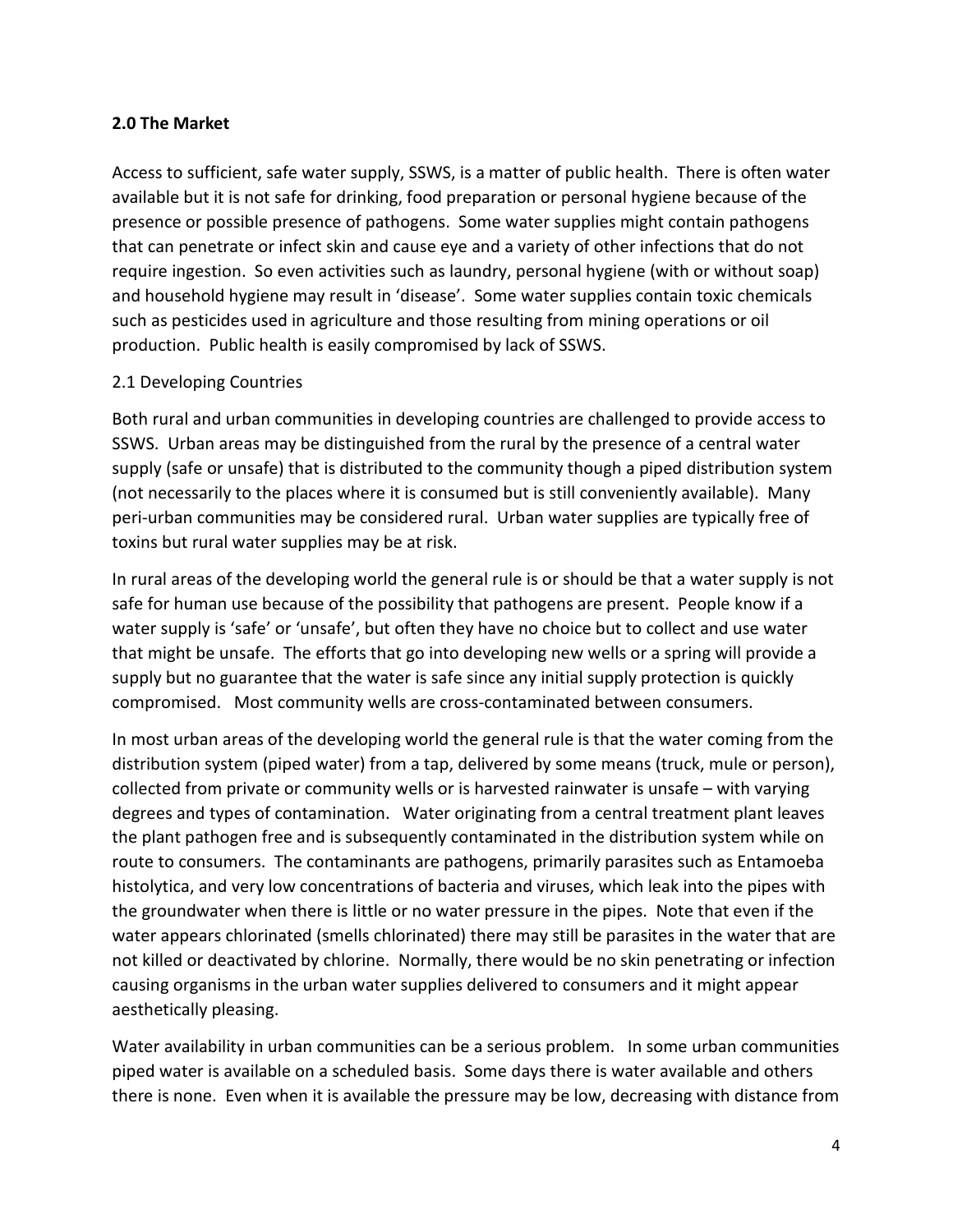the original supply point and lower when there is greater water demand. Those consumers that are closer to the supply will experience higher water pressure; and, when their needs are satisfied the water pressure will increase further along the pipeline. Household storage of delivered water is often a necessity. Improper water storage (often roof-top storage or a combination of underground storage and roof-top storage) aggravates the water safety problem. Living in an affluent neighbourhood provides no assurance that the water supply is safe. It is common to observe rooftop storage tanks on all homes and one for every apartment in three- or four-story apartment buildings where the roofs are covered in storage tanks serving each apartment.

Typically, access to SSWS is expensive to the consumer because provision is expensive. Interestingly, if consumers have access to 'near' sufficient supplies they feel that the authority responsible for supplying water to them has fulfilled its obligation. It was fascinating for me to learn that in places like Mexico this is actually how the distribution systems are designed and not the result of over subscription or shortage of water supply as might be the case in other jurisdictions.

The urban water problem described is typical of virtually every city in the developing world  $$ many billions of people. The rural water problem is smaller but more dire – because the people have very limited income.

As mentioned, the quality of water considered safe for human use, called potable water, is described in the drinking water guidelines prepared by the World Health Organization, WHO, a body of the United Nations. Virtually every nation attempts to meet the WHO Guidelines for the water they make available to their citizens. The WHO Guidelines are primarily focussed on water dispensed from centralized facilities which may be as simple as direct production from a deep well (with or without chlorination prior to distribution) or as complex as production from a specialized treatment plant. The WHO Drinking Water Guidelines are clear. They are not ambiguous or subject to interpretation and they apply to every water supply at the time it is consumed – for any purpose - anywhere. The WHO Guidelines are very conservative. The WHO will not endorse any water treatment process, urban or rural, that doesn't result in a quality that meets their Guidelines.

WHO Guidelines aside, it is very important to note that the risk of infection is a function of the quantity of bacteria or viruses that are ingested and the health of the consumer. This is known as the infectious dose. Consumers may not experience life-threatening symptoms from bacteria or viruses even if they are present in the water and consumed. Consumers will not develop the same accommodation to parasites or larger organisms (helminths) such as Guinea worm or bilharzia. In disadvantaged communities in developing countries, children for whom the symptoms from infections of bacteria and viruses are serious, usually do not survive past the age of five. Older children or adults who become immune compromised may succumb to what would otherwise be considered a mild infection.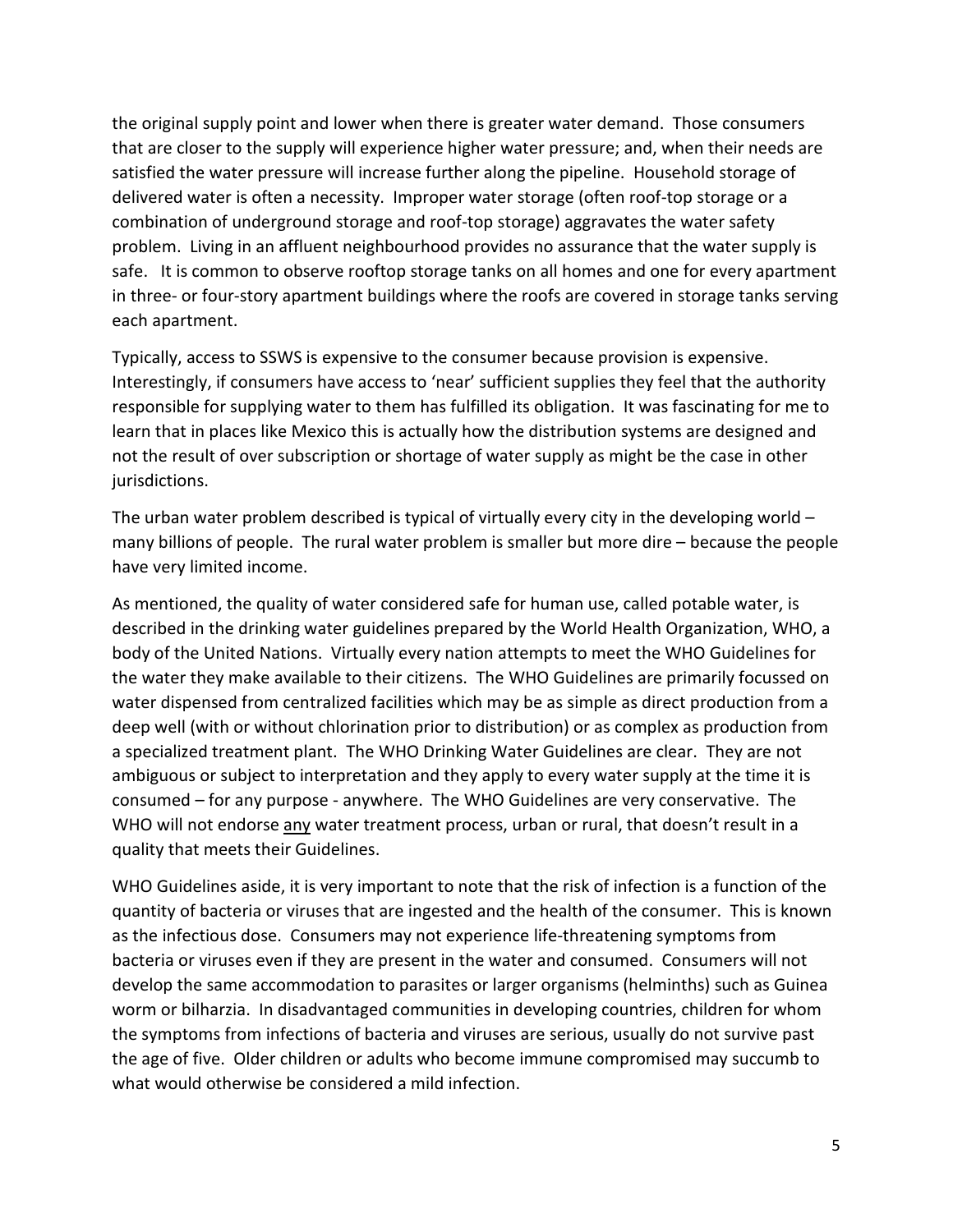If the water available to the consumer does not meet WHO Guidelines, (national standards withstanding), the consumer may choose to treat water to the quality required for different uses. Ideally, the consumer would be able to take whatever supply they have available and treat it themselves to the quality they desire. There are many treatment technologies and a water supply of any quality can be treated to a potable standard. It is realistic to assume that all water supplies will need some form of treatment to be considered potable. The consumer may choose to treat all the water used or just a portion of it.

The treatment technology available to the advantaged (wealthy) communities in developing countries is the same as it is in developed countries. Homes of the advantaged are equipped to supply water in exactly the same way as developed countries. If power supply is a problem these homes often have their own generator. The treatment systems used do require the services of a specialist.

Consumers want to drink water that is pathogen and toxin free and is aesthetically pleasing (looks appealing and tastes good). This is the 'gold standard'. Historically, what might be called the 'pre-bottled water era' or PBWE, the consumer had no option but to try and treat whatever available supplies they had to a quality they considered acceptable. Not any more. Virtually all bottled water available around the world meets World Health Organization Guidelines. Drinking bottled water is safe (usually). Bottled water is considered expensive and the plastic bottles used to dispense the bottled water have become a global pollution problem.

#### 2.2 Developed Countries

Developed countries are distinguished from developing countries by their ability to supply sufficient, safe water that meets WHO Guidelines – even to the smallest, most remote communities. Failure to do so is acknowledged and steps are taken to rectify the situation. It follows that households in these communities do not require their own treatment system unless they wish to improve the water quality by reducing hardness, removing all dissolved solids as part of a perceived health issue or removing chlorine that must be in the water when it is delivered (distribution disinfection protocols).

In most developed economies all water consumed must be treated to a potable quality and delivered to the consumer with a potable quality. In all jurisdictions in Canada, for instance, water is tested at the place of the consumer to determine if the treatment and distribution is operating satisfactorily. When it isn't satisfactory a boiled water order is issued and the problem is discovered and resolved. It is interesting to note that all nations, developed or otherwise, view the WHO Guidelines as their standard for the quality of water delivered to the consumer.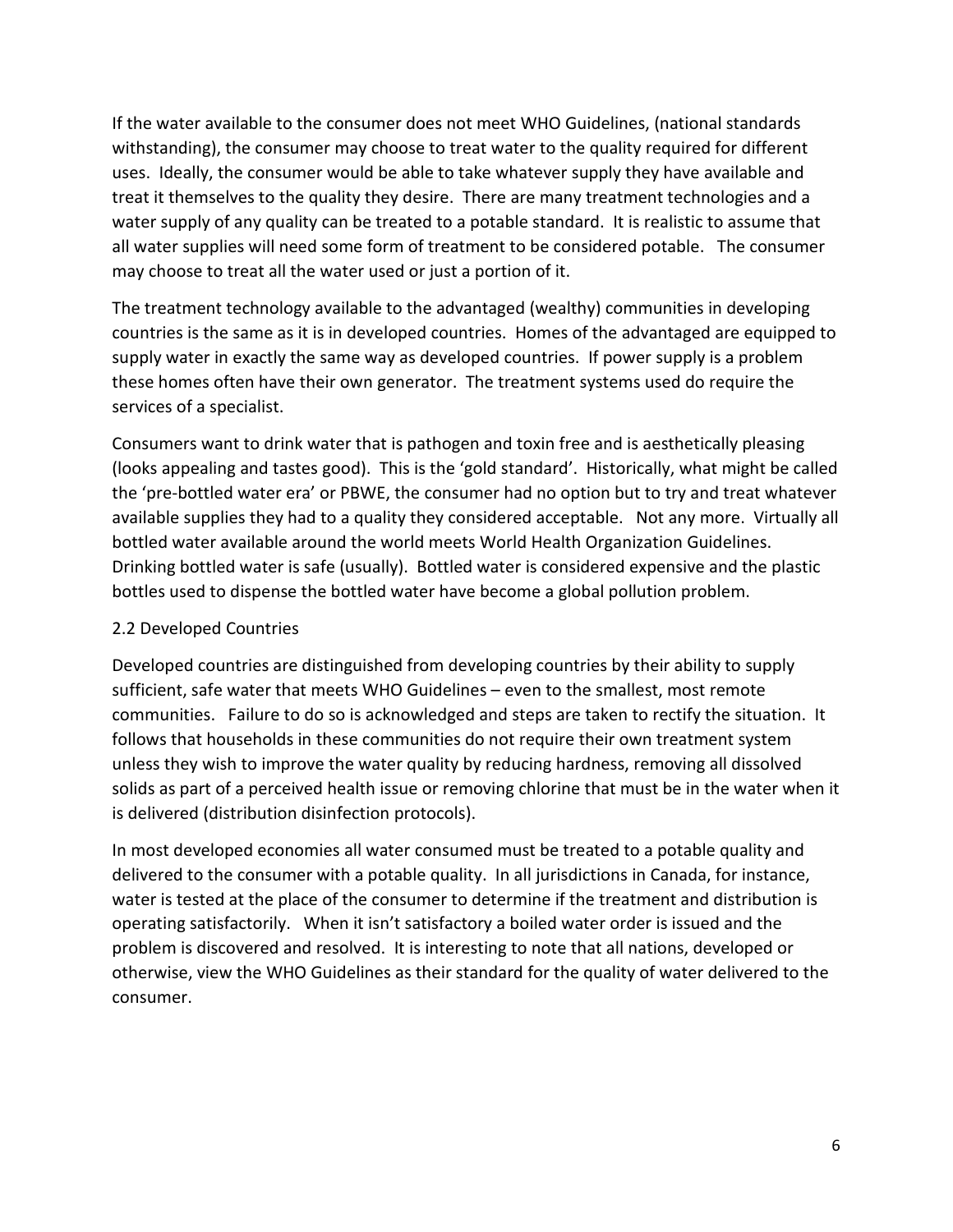Rural households are responsible for supplying their own water. They are not bound by WHO Guidelines. They have access to treatment technology to improve physical and chemical characteristics and eliminate any pathogens if they wish.

#### **3.0 Household Water Filter Evaluation Criteria**

There are a very large variety of household filters available in the world market. Today, anyone with a smart phone can access treatment technologies produced anywhere in the world through the internet. Consumers in both advantaged and poor households will evaluate water treatment technologies based on the following criteria:

- 1. Effectiveness of treatment. (Ability to meet consumer expectations.)
- 2. Rate and volume of treated water.
- 3. Purchase cost.
- 4. Operating cost.
- 5. Maintenance cost.
- 6. Convenience of use.
- 7. Complexity of use.
- 8. Aesthetics (equipment should look pleasing).
- 9. Energy consumption (type of energy and cost of energy).
- 10. Chemical use (including type of chemical).
- 11. Wastewater production.
- 12. Useful life.
- 13. Product technical support.
- 14. References (track record).

Most BSF technology has several advantages over other point-of-use, POU, or point-of-entry, POE, household water filter. Typically, filters using the BSF technology:

- Provide effective treatment. (Expected performance supported by experience with millions of installations worldwide.)
- Able to treat water with high suspended solids loads.
- Treat sufficient water for all household needs.
- Very robust and difficult to damage (particularly concrete versions).
- Difficult to steal.
- Are reasonably priced when compared to other manually operated filters with similar production capacity. (Locally manufactured using local labour and usually subsidized by charitable organizations.)
- Incur no operating costs.
- Are convenient to operate when compared to other manually operated filters.
- Are usually simple to maintain.
- Use no chemicals.
- Use no energy to operate. (No need for fire, electricity, propane, or other energy.)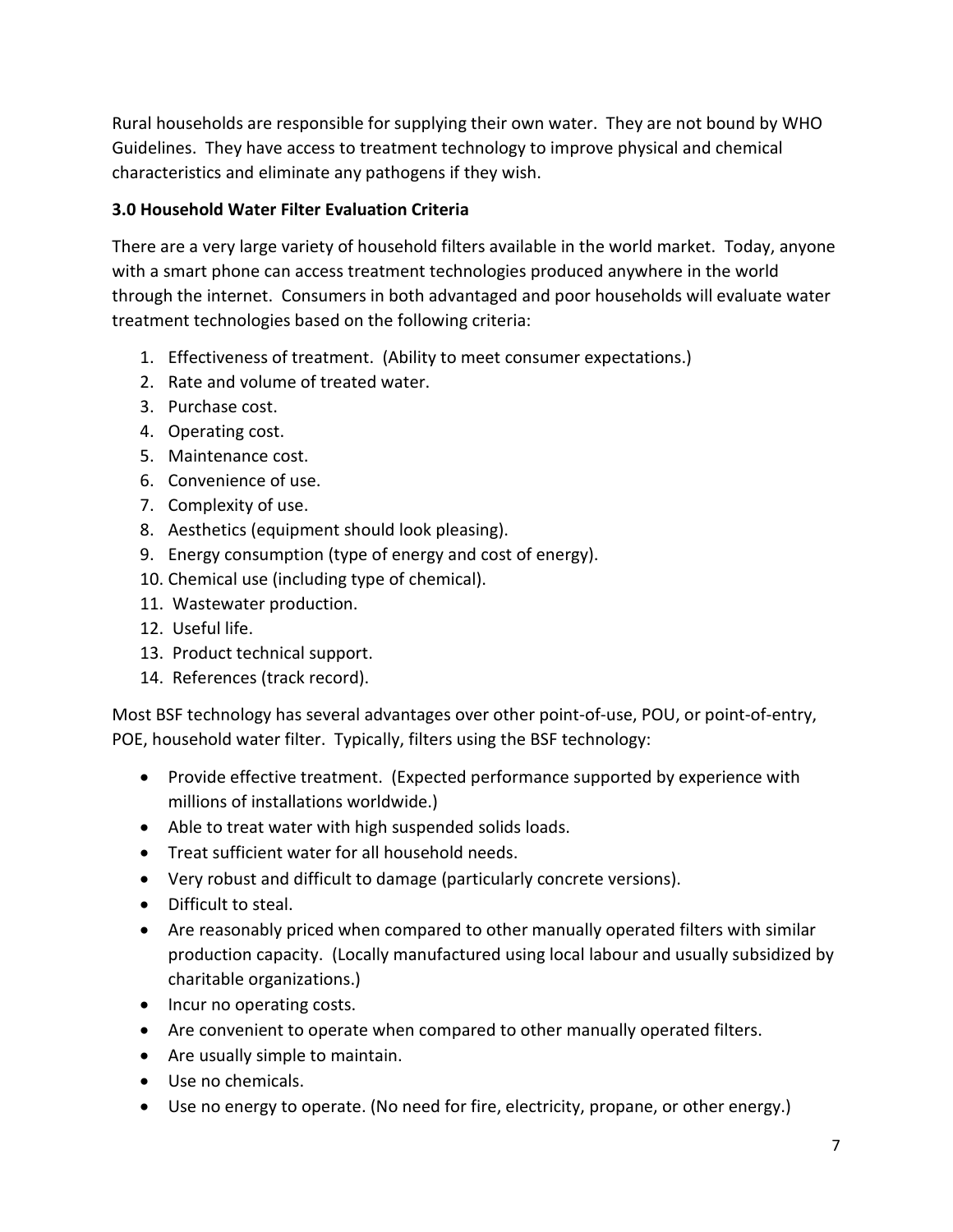- Produce very little wastewater.
- Have a useful life of twenty years or more.
- Require very little product technical support.
- Replace the need for bottled water and reduce plastic pollution.

Disadvantages of filters using the BSF technology include:

- Questionable quality control particularly as it relates to media production.
- Weight. (Concrete variations are quite heavy when empty. All filter variations are quite heavy when charged with media and operating.)
- Difficult to move once charged with media. (The filters are heavy. Media will compact when filters are moved. Compacted media must be removed and reinstalled.)
- Concrete filters are difficult to transport.
- Limited to manual operation.
- Difficult to use as part of a larger treatment system.
- Most are not aesthetically pleasing.

#### **4.0 Market Niche for the Cabin Clean Water Filter – CCWF**

The Cabin Clean Water Filter, CCWF, design maximizes the advantages of using the BSF technology and overcomes all of the disadvantages.

The CCWF is described in great detail in its own website, [www.cabincleanwaterfilter.com.](http://www.cabincleanwaterfilter.com/) A brochure that describes the CCWF follows:

## $C$ **ABIN** 'Clean Water Filter' Manual and

#### *Automatic*

#### www.cabincleanwaterfilter.com

The CABIN Clean Water Filter treats water so that it is safe for human consumption and is aesthetically pleasing. It is designed for use in isolated homes or cabins, homes in communities without access to safe drinking water, camps, emergency supplies, boats, barges and recreational vehicles. Electrical power is not required for the manual operation. Automatically operated filters may use any available power supplies as required to provide raw water, operate valves, distribute treated water and power UV disinfection.

The CABIN Clean Water Filter is effective, compact, lightweight and portable. It is used to remove particulate matter (including iron) and disease-causing organisms from surface water (rivers, ponds and lakes), groundwater (wells and springs), captured rainwater and unsafe municipal supplies (piped or delivered). The CABIN Clean Water Filter can produce up to 12 litres of filtered water in one hour. The basic filter is manually operated and simple to clean. It is used as required. The automatic version may be used as part of a completely automated system including management of raw water supply, filter production, disinfection and treated water distribution as required by user.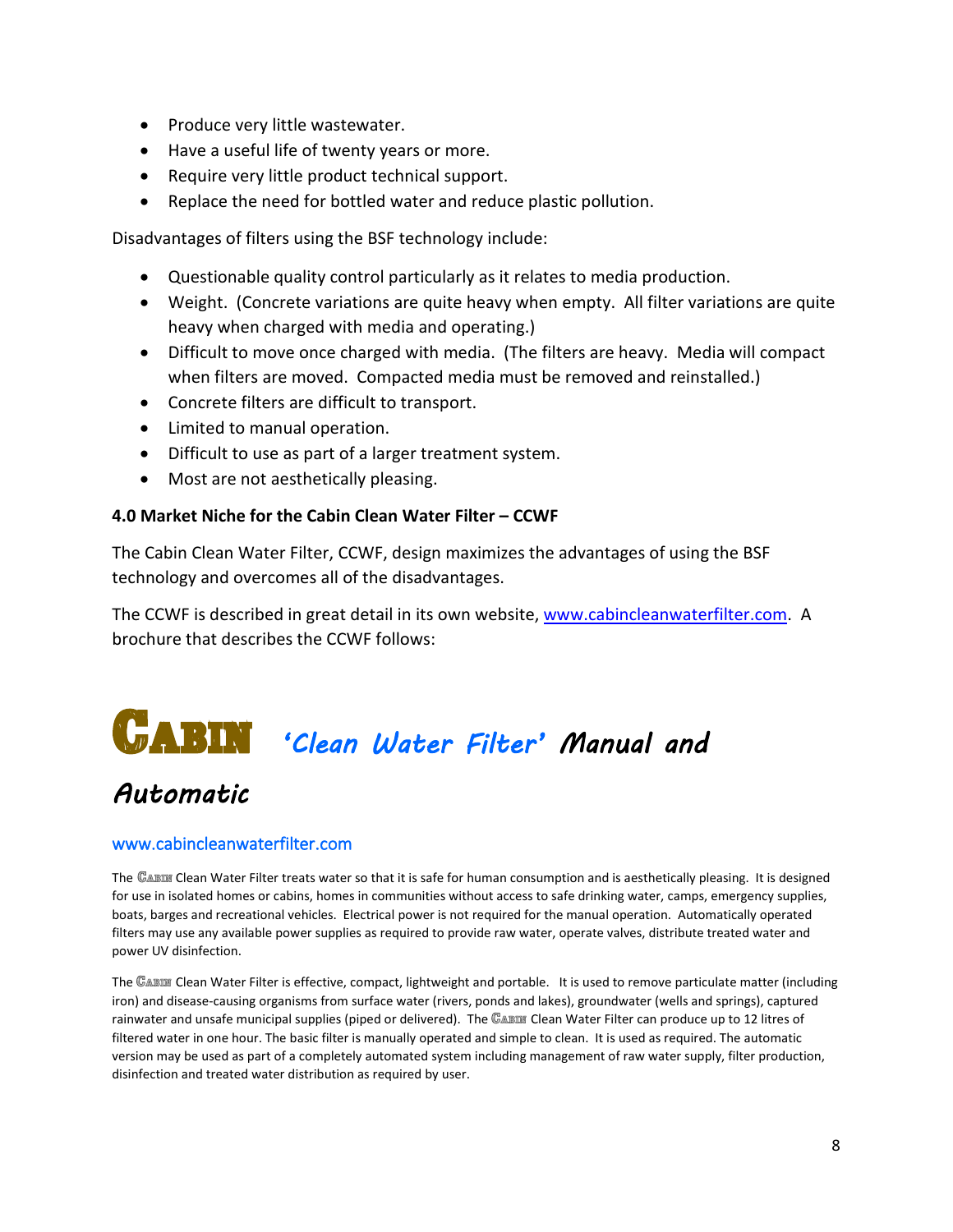Water produced by the CABIN Clean Water Filter is free of all types of water borne parasites such as Giardia and Cryptosporidium, and larger organisms such as Bilharzia and Guinea Worm and spores of infectious fungi. Most bacteria and viruses are also removed. Cholera is completely removed because it only survives in the gut of larger organisms that are easily removed. It is strongly recommended that filtered water be disinfected using chlorine tablets or household bleach or UV disinfection if available. The treated water should be safely stored and dispensed to provide treated water that is free of disease-causing organisms. The ability of the CABIN Clean Water Filter to remove disease causing organisms has been verified by independent laboratory testing.

The CABIN Clean Water Filter will not remove most dissolved substances but does provide excellent pre-treatment for filters that do remove dissolved substances such as micro filters and reverse osmosis. The filter will remove oxidized iron (typical form) and dissolved arsenic with the iron (co-precipitation). The biosand filtration process has been proven to reduce concentration of organic pesticides.

The manual version of the Cabin Clean Water Filter is intended to be placed on a counter-top safe from unwanted disturbance. Manual operation consists of removing the lid and pouring water to be treated directly into the top of the filter Filtered water is immediately produced from the filter outlet. Automatic versions may be placed and used where convenient including under counters, in cabinets or other locations where it is not conspicuous or uses counter space. Commissioning may be manual using the kit provided with the filter or using a small pump selected specifically for the commissioning purpose.



The CABIN Clean Water Filter is constructed using food grade plastic and media that are all NSF 61 certified. The filter is 50 cm tall and 30 cm wide at the lid. When filled with media the filter and accompanying commissioning kit weigh approximately 15 kg.

The filter construction is very durable and should provide satisfactory service for many years. With normal use the media will never require replacement.

The treatment and cleaning processes used by the CABIN Clean Water Filter are similar to those used by the millions of BioSand Water Filters in use around the world for more than twenty-five years. For more technical information and for information regarding price, availability, shipping costs and conditions of sale contact [manzcabin@shaw.ca.](mailto:manzcabin@shaw.ca)

Clearly, the CCWF is intended to be a commercial product. Householders are expected to purchase the product. Manufacturers, distributors and retailers are expected to make a profit. As such, the market for the CCWF does not include the least advantaged households who wouldn't be able to afford the product but it may be purchased by NGOs and charitable organizations and donated to the poor for less cost than local production of concrete filters.)

The CCWF is intended to be retailed in local, traditional markets and upscale markets where its advantages are readily seen. It has a competitive advantage particularly in urban markets in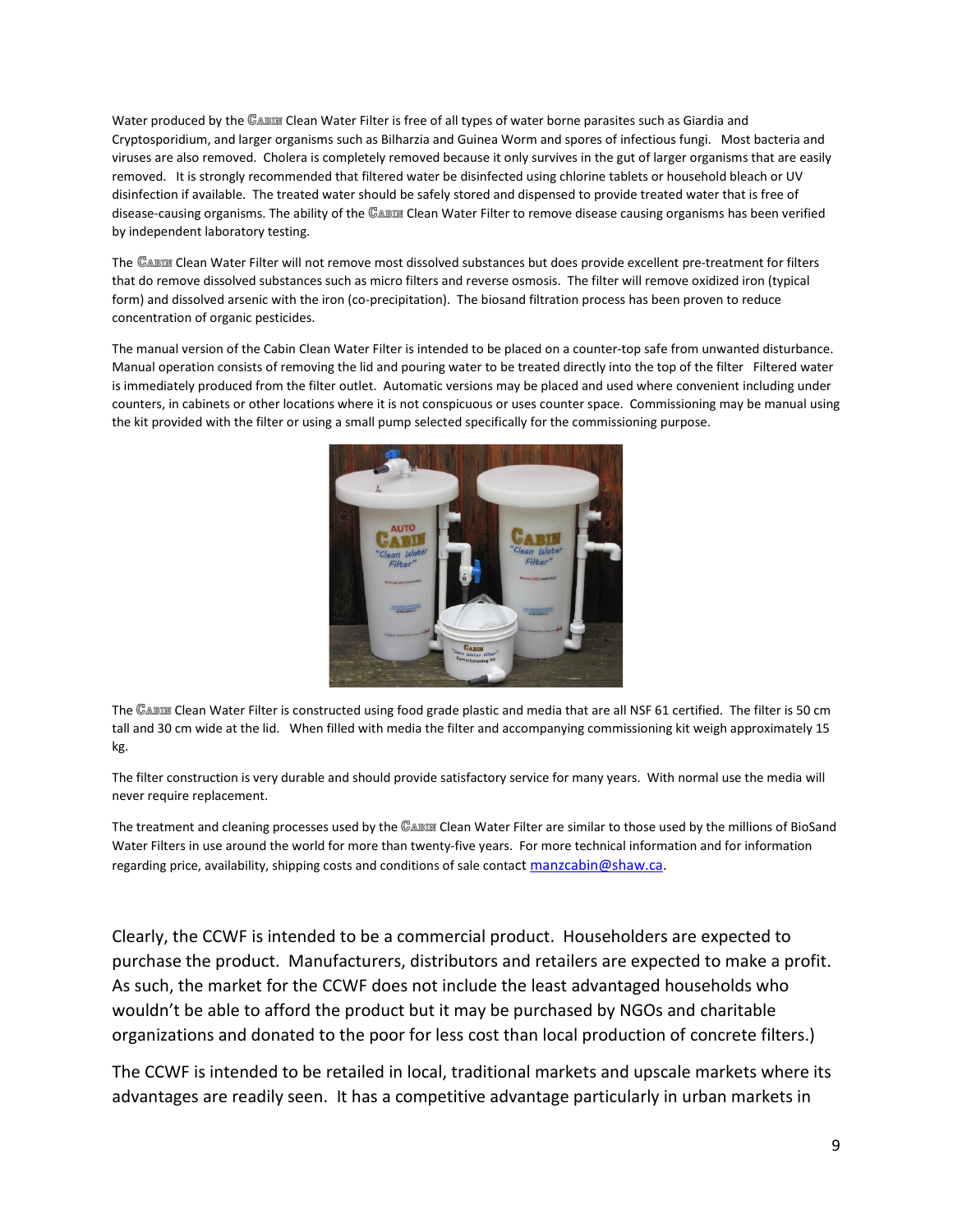developing countries. It can provide a very economic alternative to bottled water, a market not accessible to BioSand Water Filters using traditional designs, and substantially reduce plastic pollution from use of bottled water. The CCWF has advantages which allow it to access markets practically unavailable to any other point-of-entry or point-of-use applications (discussed in the paper, Cabin Clean Water Filter Comparison to Other Household Water Filters).

The market for household water treatment technologies is greater than US \$12 billion with forecasts of over US \$25 billion by 2025. Clearly, it is a very large and growing market.

The household water treatment market in rural communities in both developed and developing countries and urban communities in developing countries is under serviced or not serviced at all. This market is quite sizeable, perhaps as much as 20% of the available market. Most of the households in these markets have sufficient income to purchase a CCWF.

The cost of manufacturing the CCWF may be a low as \$US 20.00 if manufactured in quantity and retailed for as little as \$50.00, a price-point well within the affordability range of the intended markets.

#### **5.0 Emergency Response Using CCWFs Compared to the Use of Bottled Water**

The CCWF can provide great support to emergencies resulting from cyclones or hurricanes (e. g. Puerto Rico 2018, Nicaragua and Honduras 2020), earthquakes (e. g. Haiti 2010) and tsunami (Indonesia 2004). Bottled water and lots of it is the best choice for immediate response. But, for secondary relief, to provide adequate safe water by treating available supplies, the best choice must be the CCWF. This technology has the advantage of being light, easy to transport, effective, requires little technical support, is robust and can provide a lasting legacy when the worst of the situation is in hand. CCWFs are able to provide a large amount of safe water quickly and continuously.

Emergency preparedness is simple when using the CCWF technology. The filters are easily stored with little opportunity for being damaged while being stored. Several thousand filters, sufficient for tens of thousands of people can be located convenient to where potential disasters can take place. (Regions vulnerable to cyclones, earthquakes and tsunami are known.)

Figure 1 provides a comparison between a supply of bottle water to the CCWF. The short-term costs, logistical challenge due to weight and long-term benefit clearly favour the CCWF.

Figure 2 illustrates a case study comparing the emergency response to Puerto Rico hurricane 2018 by providing bottled water to similar response if the CCWF were used. Resources necessary to move bottled water to communities in need would be many times more effective if they were delivering CCWFs.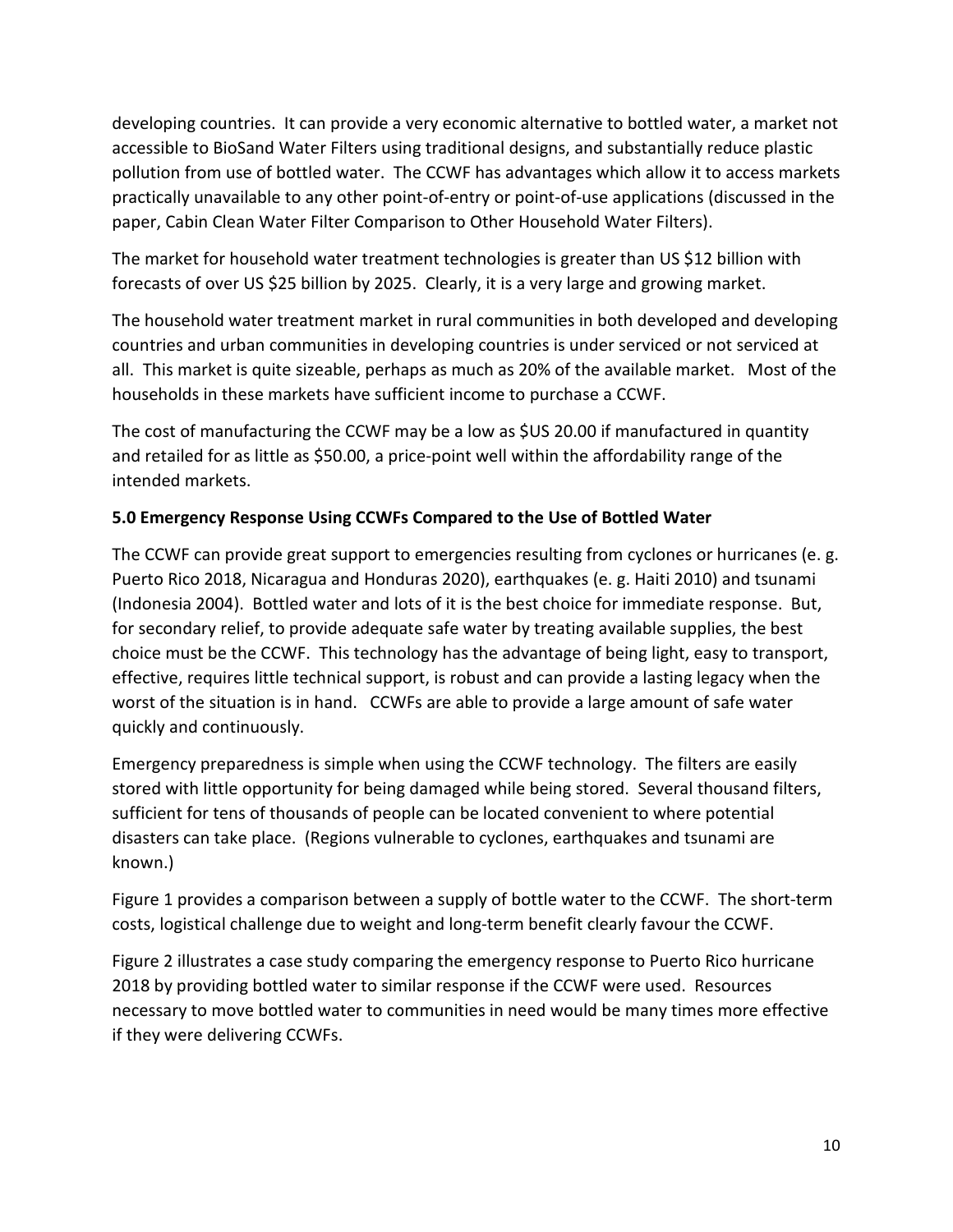216 one litre bottles/pallet



About 22 days (person survival use)/pallet. **Assumes consumption** of about 10 L/person/day.

Weight: about 240 Kg or 440 pounds

Cost: At least \$0.40 per bottle, \$86.40/pallet.

Cost for 1 year for one person: \$1,460. Cost for 2 years for one person: \$2,920.

Produces more than 10 litres per hour



About 20 days (person survival use)/day of water per 20 hour day.

Weight: about 12 Kg or 26.4 pounds

Cost: Initial cost of \$200.

Cost for 1 year for one person: \$20. Cost for 2 years for one person per year: \$10. Cost for 10 years for one person per year: \$2.

Figure 1. Comparison of the CCWF to supplies of bottled water.



Case Study: Emergency Response Puerto Rico hurricane 2018 (CNN).

20,000 pallets of bottled water (432,000 person-days survival supply). Enough for 1,184 people per year. Cost of at least \$2,000,000 delivered by truck or helicopter. Consumed after one year. No legacy. 20,000 pallets worth of plastic bottles to waste/year. Cabin Clean Water Filter: Assuming 5 people per family, it follows that about 237 filters would be required for 1,184 people. (Note that this will only use 1/2 the daily treatment capacity of a filter.) Cost would be about \$47,342 delivered by truck, helicopter, car, motorcycle, bicycle, mule, horse, camel or person. Can be used for at least 10 years. Cost per family of five over ten years is \$20.00 per year or \$4.00 per year per person. No plastic bottles to waste.

See www.cabincleanwaterfilter.com and www.manzwaterinfo.ca

Figure 2. Case study of emergency response to Puerto Rico hurricane 2018 by providing bottled water to similar response if the CCWF were used.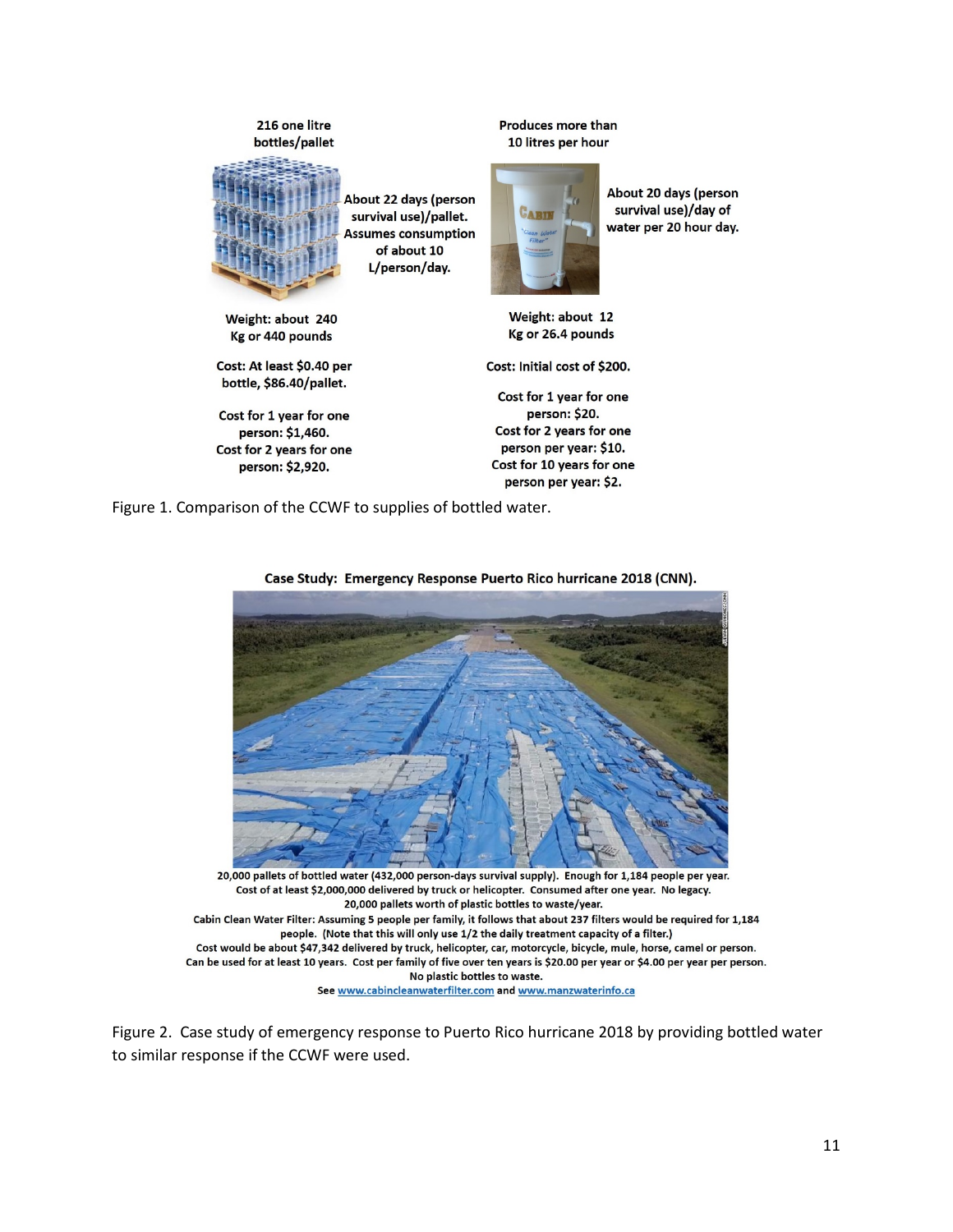#### **6.0 Other Markets**

There are numerous markets for household filters in disadvantaged communities world wide and these are presented in the brief, CCWF Part 4 which compares the Cabin Clean Water Filter to other Household Water Filters for use in the developing world.

There are also many markets for the CWWF in the developed world including:

- 1. Rural households (farm, acreage).
- 2. Vacation homes.
- 3. Camps (hunting, recreation, hiking, exploration).
- 4. Emergency preparation and relief (hurricanes).
- 5. Survival equipment.
- 6. Recreational vehicle water supply.
- 7. Boating water supply.

#### **7.0 Pricing and E-marketing for the Developed Country Market**

The advantage of the CCWF over other variations of the BSF is that it can be sold through the internet and delivered using the postal service at a reasonable cost. In fact, because of its weight and dimensions it may be shipped anywhere by air transport or as part of luggage.

Table 2 compares the CCWF to a sampling of other available filter technologies intended for similar use in developed countries.

It is assumed that the filters will be used to treat a rural water supply. Several of the technologies will be challenged treating water with a high suspended sediment concentration because of the need for frequent cleaning.

Treatment of urban water supplies in developed countries is not considered because this water is intended to be treated to WHO Guidelines. When this is in doubt it is recommended that bottled water be purchased (plastic bottles are recycled in developed countries).